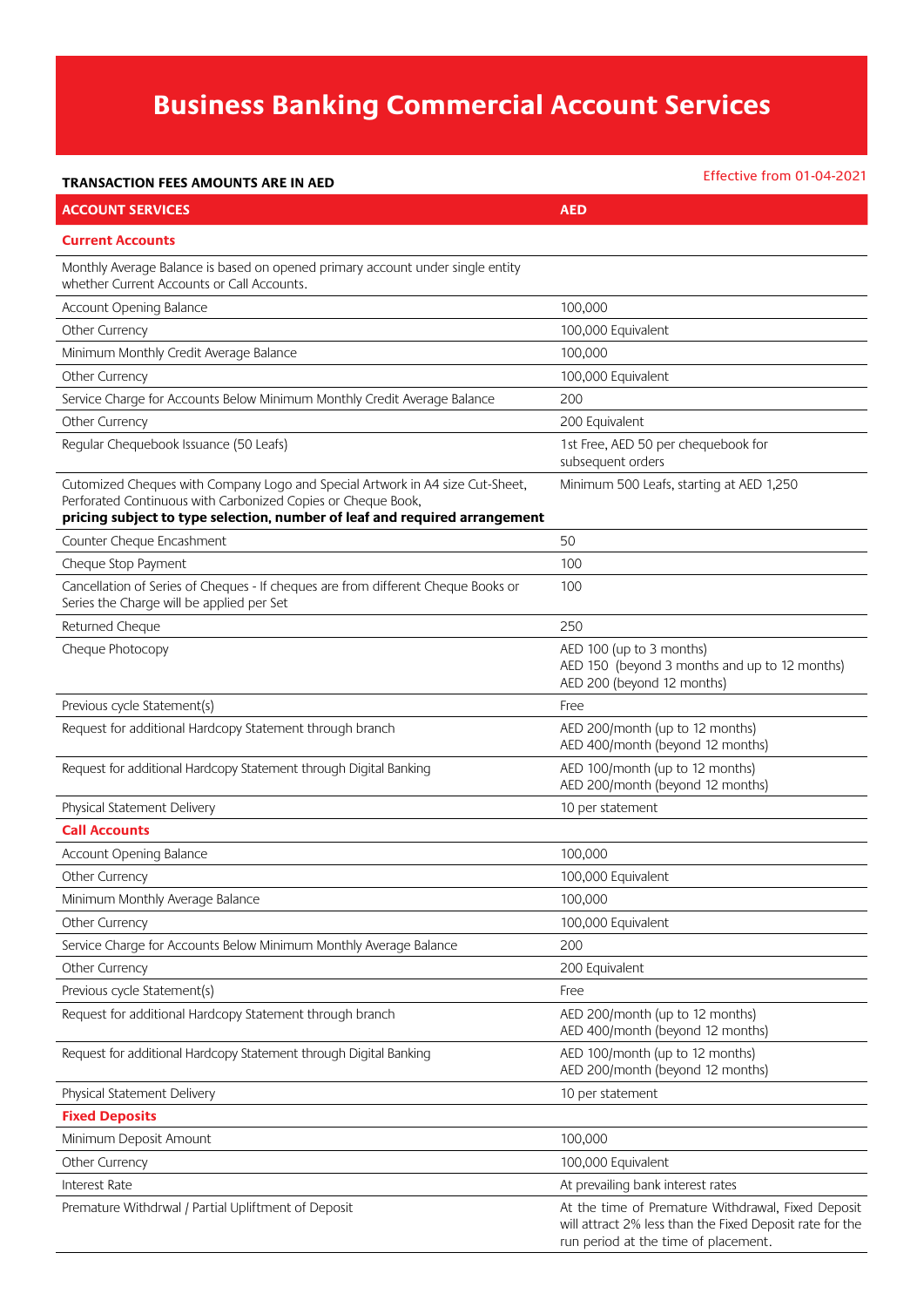| <b>Account Closure</b>                                                                               |                                                         |  |
|------------------------------------------------------------------------------------------------------|---------------------------------------------------------|--|
| Closure of Account prior to One Year                                                                 | 500                                                     |  |
| <b>Miscellaneous</b>                                                                                 |                                                         |  |
| Company Under Formation Letter (Capital / Shareholders Deposit Confirmation)                         | 500                                                     |  |
| <b>Balance Confirmation Letter</b>                                                                   | 200                                                     |  |
| Liability Letter/Certificate                                                                         | 200                                                     |  |
| Audit Confirmation                                                                                   | 200                                                     |  |
| No Liability Letter/Certificate                                                                      | 200                                                     |  |
| Valid Trade License not provided in 30 days after expiry                                             | AED 250 monthly (Every 30 days thereafter)              |  |
| Local Currency Cash Deposit over the counter                                                         | per month                                               |  |
|                                                                                                      | Free (up to 5 transactions)                             |  |
|                                                                                                      | AED 10/transaction (beyond 6 and up to 20 transactions) |  |
|                                                                                                      | AED 25/transaction (beyond 20 transactions)             |  |
| Local Currency Cash Deposit via any RAKBANK ATM                                                      | Free                                                    |  |
| Foreign Currency Cash Deposit USD                                                                    | 2%                                                      |  |
| Other Currency                                                                                       | 2%                                                      |  |
| Foreign Currency Cash withdrawal USD                                                                 | 2%                                                      |  |
| Other Currency                                                                                       | 2%                                                      |  |
| Copies of submitted Instruction / Request Letters or any sort of other Documents                     | AED 100/set (up to 3 months)                            |  |
|                                                                                                      | AED 200/set (beyond 3 months and up to 12 months)       |  |
|                                                                                                      | AED 400/set (beyond 12 months)                          |  |
| <b>Emirates Movable Collateral Registry Charges</b>                                                  |                                                         |  |
| Certified Search                                                                                     | 200                                                     |  |
| Notice of Security Right                                                                             | 100                                                     |  |
| Notice of Security Right - Amendment                                                                 | 100                                                     |  |
| Notice of Security Right - Termination                                                               | $\overline{0}$                                          |  |
| Notice of Security Right - Continuation                                                              | 100                                                     |  |
| Notice of Security Right - Objection                                                                 | 100                                                     |  |
| Notice of Attachment                                                                                 | 200                                                     |  |
| Notice of Attachment - Amendment                                                                     | 100                                                     |  |
| Notice of Attachment - Termination                                                                   | 200                                                     |  |
| Notice of Prior Security Right                                                                       | 50                                                      |  |
| Notice of Prior Security Right - Amendment                                                           | 100                                                     |  |
| Notice of Prior Security Right - Termination                                                         | 0                                                       |  |
| Notice of Prior Security Right - Continuation                                                        | 100                                                     |  |
| Notice of Prior Security Right - Objection                                                           | 100                                                     |  |
| Notice of Security Right - Revocation of Objection                                                   | 100                                                     |  |
| Notice of Prior Security Right - Revocation of Objection                                             | 100                                                     |  |
| Notice of Security Right - Court Order Termination                                                   | $\circ$<br>$\overline{0}$                               |  |
| Notice of Prior Security Right - Court Order Termination<br>Notice of Security Right - Sale of Asset | 100                                                     |  |
| Notice of Security Right - Petition for Possession                                                   | 100                                                     |  |
| Notice of Security Right - Offer to Acquire                                                          |                                                         |  |
| Notice of Security Right - Offer for Redemption                                                      | 100                                                     |  |
| Notice of Security Right - Acceptance of Redemption Offer                                            | 100<br>100                                              |  |
| Notice of Prior Security Right - Sale of Asset                                                       | 100                                                     |  |
| Notice of Prior Security Right - Petition for Possession                                             | 100                                                     |  |
| Notice of Prior Security Right - Offer to Acquire                                                    | 100                                                     |  |
| Notice of Prior Security Right - Offer of Redemption                                                 | 100                                                     |  |
| Notice of Prior Security Right - Acceptance of Redemption Offer                                      | 100                                                     |  |
| Notice of Security Right - Order for Possession                                                      | 100                                                     |  |
| Notice of Prior Security Right - Order for Possession                                                | 100                                                     |  |
|                                                                                                      |                                                         |  |

Notes:<br>• Monthly Average Balance is based on opened primary account under single entity.<br>• The bank reserves the right at any time to change fees, charges, terms and conditions without prior notice.<br>• Premature withdrawal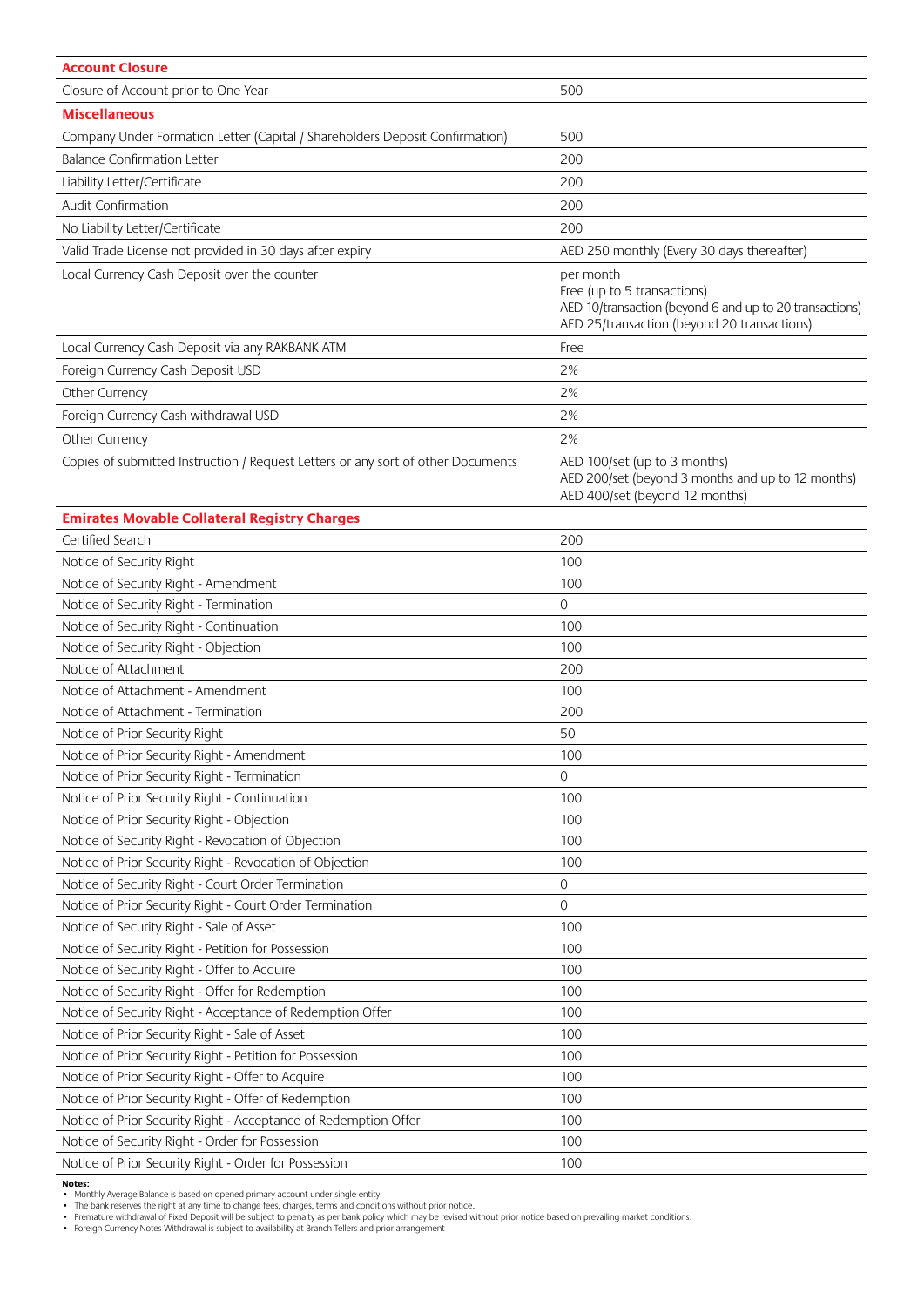| <b>PAYMENTS SERVICES</b>                                                                             | <b>AED</b>                                                                                                          | <b>AED</b>                                                                                     |
|------------------------------------------------------------------------------------------------------|---------------------------------------------------------------------------------------------------------------------|------------------------------------------------------------------------------------------------|
| <b>Outward Telegraphic Transfer</b>                                                                  | Manual/via Branch Digital/via Online                                                                                |                                                                                                |
| Local Currency Fund Transfer within UAE                                                              | 25                                                                                                                  | $\mathbf{1}$                                                                                   |
| Additional fee for Outward Local Transfers with charges "OUR" for Local<br><b>Currency Payments</b>  | 1                                                                                                                   | $\mathbf{1}$                                                                                   |
| Own Accounts Transfers within RAKBANK                                                                | Free                                                                                                                | Free                                                                                           |
| In-House / Book Transfers within RAKBANK                                                             | Free                                                                                                                | Free                                                                                           |
| Outward Telegraphic Transfers via SWIFT for other currencies                                         | 75                                                                                                                  | 25                                                                                             |
| Additional fee for Outward Telegraphic Transfers with charges "OUR" for Foreign Currency<br>Payments | Applied as per Correspondent Banks Charges                                                                          |                                                                                                |
| Copy of Payment Advice (Swift image)                                                                 | Free                                                                                                                | Free                                                                                           |
| Payment Cancellation, Recall or Chaser                                                               | 100                                                                                                                 | 100                                                                                            |
| Payment Amendment                                                                                    | 100                                                                                                                 | 100                                                                                            |
| Payment/Transfer Returned due to details discrepancy                                                 | 100                                                                                                                 | 100                                                                                            |
| Copies of submitted Hardcopy Instructions via Branch                                                 | AED 100/set (up to 3 months)<br>AED 200/set (beyond 3 months and up to 12 months)<br>AED 400/set (beyond 12 months) |                                                                                                |
| <b>Banker's Cheques / Drafts Issuance</b>                                                            |                                                                                                                     |                                                                                                |
| Cashier's Order / Manager Cheque in Local Currency AED                                               | 50                                                                                                                  | 50                                                                                             |
| Demand/Banker Draft in any Foreign Currency                                                          | 50                                                                                                                  | 50                                                                                             |
| Demand/Banker Draft or Cashier's Order/Manager Cheque Cancellation                                   | 100                                                                                                                 | 100                                                                                            |
| <b>Payroll / Salary Transfer</b>                                                                     |                                                                                                                     |                                                                                                |
| <b>For Non-WPS Customers</b>                                                                         |                                                                                                                     |                                                                                                |
| within bank                                                                                          | Minimum AED 100<br>or AED 1 per transaction/<br>per records (no slab)<br>Whichever is higher                        | Free                                                                                           |
| Other bank                                                                                           | Minimum AED 100<br>or AED 2.5 per<br>transaction /per records (no<br>slab) Whichever is higher                      | Minimum AED 50<br>or AED 1 per<br>transaction /per records<br>(no slab)<br>Whichever is higher |
| <b>For WPS Compliant Customers</b>                                                                   |                                                                                                                     |                                                                                                |
| (WPS - Processing of .SIF File)                                                                      |                                                                                                                     |                                                                                                |
| within bank                                                                                          | Minimum AED 100 or AED 1<br>per transaction /per records<br>(no slab) whichever is higher                           | No charge(free)                                                                                |
| Other bank                                                                                           | Minimum AED 100 or AED<br>2.5 per transaction /per<br>records (no slab) whichever<br>is higher                      | Minimum AED 50 or AED 1<br>per transaction /per records<br>(no slab) whichever is higher       |
| <b>GPSSA (General Pension &amp; Social Security Authority)</b>                                       |                                                                                                                     |                                                                                                |
| <b>For GPSSA Pension Transfer</b>                                                                    |                                                                                                                     |                                                                                                |
| (GPSSA - Processing of .FTS File)                                                                    |                                                                                                                     |                                                                                                |
| Outward: Records $\le$ = 100                                                                         | 50 per file                                                                                                         |                                                                                                |
| Outward: Records $> 100$ & $\leq$ = 300                                                              | 100 per file                                                                                                        |                                                                                                |
| Outward: Records $>$ 300 & $\lt$ = 600                                                               | 150 per file                                                                                                        |                                                                                                |
| Outward: Records $> 600$ & $< 1000$                                                                  | 200 per file                                                                                                        |                                                                                                |
| <b>Special Instructions</b>                                                                          |                                                                                                                     |                                                                                                |
| <b>Standing Instruction per account</b>                                                              |                                                                                                                     |                                                                                                |
| One Time Initial Set-up                                                                              | 50                                                                                                                  | Free                                                                                           |
| Amendment                                                                                            | 50                                                                                                                  | Free                                                                                           |
| Cancellation                                                                                         | 25                                                                                                                  | Free                                                                                           |
| Penalty Fee for insufficient funds to effect Standing Instruction Payment to<br>other banks          | 100                                                                                                                 |                                                                                                |

Notes:<br>• Standing Instruction to effect payments favoring other banks will incur additional outward telegraphic transfer charges<br>• Correspondent charges as applicable<br>• Postal, Courier and Communication charges as applicab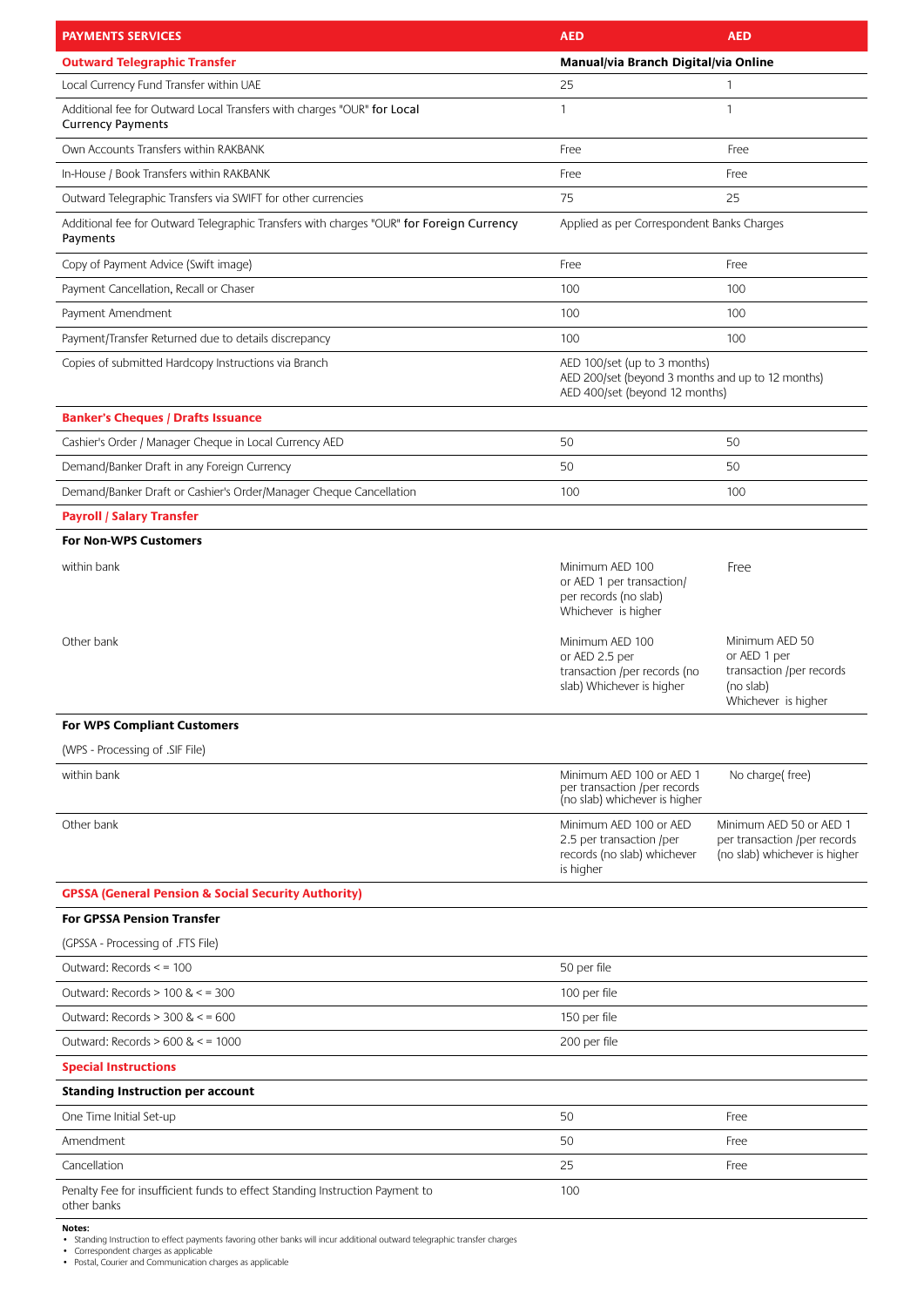| <b>COLLECTIONS SERVICES (MANUAL/via Branch)</b>                                                                                                                                                       | <b>AED</b>                                                        |  |
|-------------------------------------------------------------------------------------------------------------------------------------------------------------------------------------------------------|-------------------------------------------------------------------|--|
| <b>Inward Telegraphic Transfer</b>                                                                                                                                                                    |                                                                   |  |
| Domestic Remittance in AED Credit to Account in AED                                                                                                                                                   | $\mathbf{1}$                                                      |  |
| Foreign Currency Remittance Credit to AED Account                                                                                                                                                     | 25                                                                |  |
| Foreign Currency Remittance Credit to Account in same currency                                                                                                                                        | 25 Equivalent                                                     |  |
| Foreign Currency Remittance Credit to Account in different currency                                                                                                                                   | 25 Equivalent                                                     |  |
| <b>Cheques/Drafts</b>                                                                                                                                                                                 |                                                                   |  |
| Local Cheque Clearing                                                                                                                                                                                 | Free                                                              |  |
| Local Cheque Clearing Returned for Insufficient Funds                                                                                                                                                 | 25                                                                |  |
| Local Cheque Clearing Returned for Technical Reasons / Other than Insufficient Funds                                                                                                                  | 10                                                                |  |
| * All Cheques of value AED 250,000 and above will be retained at the branch for collection, all others will be couriered                                                                              |                                                                   |  |
| Post Dated Cheque (PDC) "Custodial Services" per instrument                                                                                                                                           |                                                                   |  |
| Warehousing Lodgement                                                                                                                                                                                 | 25                                                                |  |
| Cheque Withdrawal Charges / Pull-out                                                                                                                                                                  | 50                                                                |  |
| Extension of "Due Date" (Postpone Presentation) - Deferral                                                                                                                                            | 50                                                                |  |
| Special Cheque Clearing per instrument                                                                                                                                                                | 205                                                               |  |
| Draft Collection in Foreign Currency                                                                                                                                                                  |                                                                   |  |
| International                                                                                                                                                                                         | 0.125% of draft value or min AED 100 and max                      |  |
|                                                                                                                                                                                                       | AED 1,000<br>equivalent in other currency plus correspondent bank |  |
|                                                                                                                                                                                                       | and courier charges as applicable                                 |  |
| Domestic                                                                                                                                                                                              | AED 25 or equivalent in other currency                            |  |
|                                                                                                                                                                                                       | plus other bank and courier charges as applicable                 |  |
| Draft/Manager Cheque Returned Not Collected                                                                                                                                                           | AED 150 plus any other charges as applicable                      |  |
| <b>Cash Collection via Armored Car Services</b>                                                                                                                                                       |                                                                   |  |
| One-Time Set-Up Fee                                                                                                                                                                                   | 500                                                               |  |
| Monthly Subscription Fees                                                                                                                                                                             | As per Arrangement                                                |  |
| * Type: Scheduled Predefined Pickup / Delivery from Single or Multiple Locations                                                                                                                      | 100 per Single Pickup / Delivery                                  |  |
| Ad-hoc / On request from Single or Multiple Locations - notify the bank for the cash<br>collection/ Delivery before 1 day                                                                             | Plus AED 10 per 1,000 Notes Handling Fees                         |  |
| All Cash Collection Services are on Unverified Basis (No Count at Premises as per local<br>regulations)                                                                                               | Plus AED 3 per 1,000 Coins Handling Fees                          |  |
| <b>Cash Deposit Machine Services</b>                                                                                                                                                                  |                                                                   |  |
| One-Time Set-Up Fee per Machine                                                                                                                                                                       | 1,000                                                             |  |
| Monthly Subscription Fees                                                                                                                                                                             | Min AED 3,000                                                     |  |
| Cancellation & Removal Fees                                                                                                                                                                           | 2,000 if after 3 years. If before, additional remaining           |  |
|                                                                                                                                                                                                       | months of subject period balance will be applied                  |  |
| * Different Capacity Notes Machines available based on required daily volumes As per<br>Arrangement 1,200 Notes AED 3,000 - 2,500 Notes AED 3,500 - 4,000 Notes AED<br>3,750 - 10,000 Notes AED 4,000 |                                                                   |  |
| Re-allocation within same premises Fees per Machine within Dubai & Sharjah                                                                                                                            | 1,000                                                             |  |
| Re-allocation within same premises Fees per Machine outside Dubai & Sharjah                                                                                                                           | 1,500                                                             |  |
| Re-allocation Outside premises Fees per Machine within Dubai & Sharjah                                                                                                                                | 1,500                                                             |  |
| Re-allocation Outside premises Fees per Machine outside Dubai & Sharjah                                                                                                                               | 2,000                                                             |  |
| <b>Cash Deposit at TG Centers</b>                                                                                                                                                                     |                                                                   |  |
| Charge Per Deposit Slip                                                                                                                                                                               | 0.01% of the amount. Min AED 50                                   |  |
| <b>Cheques &amp; Documents Collection Via Courier Service</b>                                                                                                                                         |                                                                   |  |
| One-Time Set-Up Fee                                                                                                                                                                                   | 250                                                               |  |
| Monthly Subscription Fees for Single Location                                                                                                                                                         | 750 - Daily Excluding Holidays                                    |  |
| Multiple Pickup from Different Locations                                                                                                                                                              | As per Arrangement                                                |  |
| <b>Merchant Point of Sale Machines</b>                                                                                                                                                                |                                                                   |  |
| One-Time Set-Up Fee per Machine                                                                                                                                                                       | As Per Arrangement                                                |  |
| Yearly Subscription and Maintenance Fee                                                                                                                                                               | As Per Arrangement                                                |  |
| Transaction Ticket Rate / Commission                                                                                                                                                                  | As Per Arrangement                                                |  |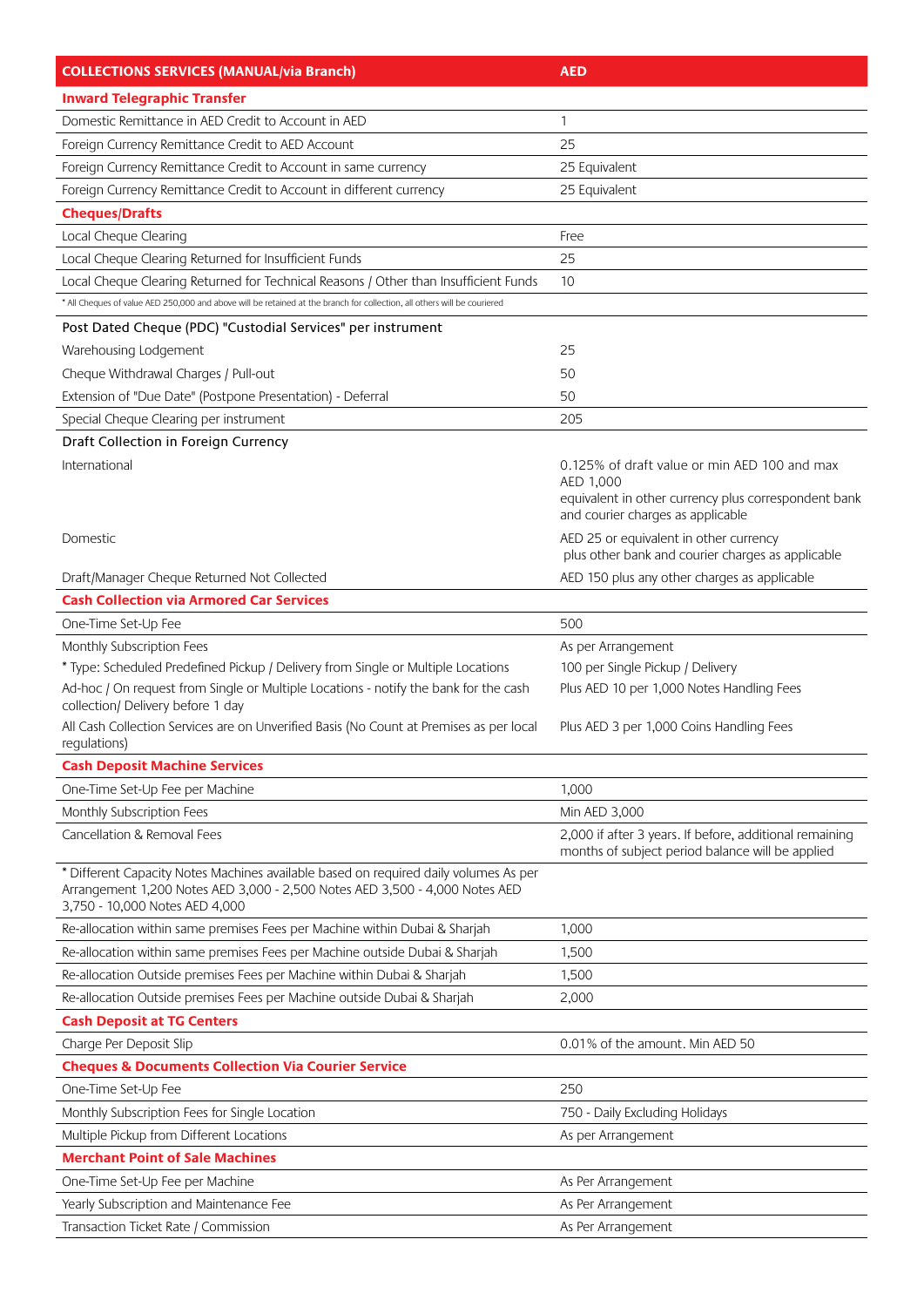| <b>Direct Debit Services</b>                                                                                                                                                                                                   |                           |                    |  |
|--------------------------------------------------------------------------------------------------------------------------------------------------------------------------------------------------------------------------------|---------------------------|--------------------|--|
| Direct Debit Service Registration Fee                                                                                                                                                                                          | 25                        |                    |  |
| Direct Debit Service Initiation Failure / Unavailability of Funds                                                                                                                                                              | 250                       |                    |  |
| Direct Debit Service Cancellation                                                                                                                                                                                              | N/A                       |                    |  |
| <b>Direct Debit Collections</b>                                                                                                                                                                                                |                           |                    |  |
| Single Collection Processing Fee per Debiting Account / remitter transaction<br>Bulk Collection File Processing Fee per Debiting Account / remitter transaction                                                                | 5<br>2                    |                    |  |
| <b>COLLECTION SERVICES (DIGITAL/via Online)</b>                                                                                                                                                                                | <b>AED</b>                |                    |  |
| <b>Remote Cheque Deposit Clearing Service</b>                                                                                                                                                                                  |                           |                    |  |
| One Time Setup of Image Cheque Clearing Scanner Charge                                                                                                                                                                         | 2,000                     |                    |  |
| Monthly Subscription Maintenance Fee                                                                                                                                                                                           | 250                       |                    |  |
| * Bundled with Courier Service to collect cheques for Bank custody and archiving records<br>in order to comply with UAE Central Bank quidelines and requlations, additional<br>Monthly Fee for Daily Pickup Excluding Holidays | 500                       |                    |  |
| <b>CHANNEL SERVICES</b>                                                                                                                                                                                                        | <b>AED</b>                |                    |  |
| <b>Digital Banking for Viewing/Account Reporting Access Only</b>                                                                                                                                                               |                           |                    |  |
| Initial Setup Activation Fee                                                                                                                                                                                                   | 200                       |                    |  |
| One Time Free Training Session                                                                                                                                                                                                 |                           |                    |  |
| Monthly Maintenance fee is waived for the first month                                                                                                                                                                          |                           |                    |  |
| Monthly Maintenance Fee                                                                                                                                                                                                        | 100                       |                    |  |
| Additional Training Session                                                                                                                                                                                                    | 100                       |                    |  |
| Digital Banking for Payments/Account Reporting & Online Transactions Initiation                                                                                                                                                |                           |                    |  |
| Initial Setup Activation Fee                                                                                                                                                                                                   | 400                       |                    |  |
| Two Times Free Training Sessions                                                                                                                                                                                               |                           |                    |  |
| Monthly Maintenance fee is waived for the first month                                                                                                                                                                          |                           |                    |  |
| Monthly Maintenance Fee                                                                                                                                                                                                        | 100                       |                    |  |
| Additional Training Session                                                                                                                                                                                                    | 100                       |                    |  |
| <b>SWIFT MT 940/MT 950 Statement Message Generation</b>                                                                                                                                                                        |                           |                    |  |
| Set-up Activation Fee                                                                                                                                                                                                          | 400 per account           |                    |  |
| Transmit to Other Banks / Financial linstitutions (Domestic / Cross Bordor)                                                                                                                                                    | 200 per account per month |                    |  |
| Transmitting to Companies with SWIFT - MACUG - SCORE Services and Receipt of MT<br>101 Payment Instructions                                                                                                                    | 200 per account per month |                    |  |
| Receive from Other Banks/Financial Institution - Reporting/Transactional<br>(Domestic/Cross Bordor)                                                                                                                            | Free                      |                    |  |
| <b>SMS Mobile Services</b>                                                                                                                                                                                                     |                           |                    |  |
| Monthly Subscription Fee                                                                                                                                                                                                       | 25                        |                    |  |
| e-Statement                                                                                                                                                                                                                    |                           |                    |  |
| Set-up Activation Fee - Account Statement Monthly Cycle                                                                                                                                                                        | Free                      |                    |  |
| <b>LIQUIDITY MANAGEMENT</b>                                                                                                                                                                                                    | <b>AED</b>                |                    |  |
|                                                                                                                                                                                                                                | Manual/via Branch         | Digital/via Online |  |
| <b>Cash Concentration (Sweeping)</b>                                                                                                                                                                                           |                           |                    |  |
| Sweeping (In-Out) Initial One-Time Setup Fee (Single or Multiple Currency Accounts)                                                                                                                                            | 500                       | 250                |  |
| Monthly Fee up to 5 Accounts                                                                                                                                                                                                   | 100                       | Free               |  |
| Monthly Additional Fee for every set of up to 5 Additional Accounts                                                                                                                                                            | 50                        | Free               |  |
| Monthly Fee Irrespective of number of Accounts                                                                                                                                                                                 | <b>NA</b>                 | 100                |  |